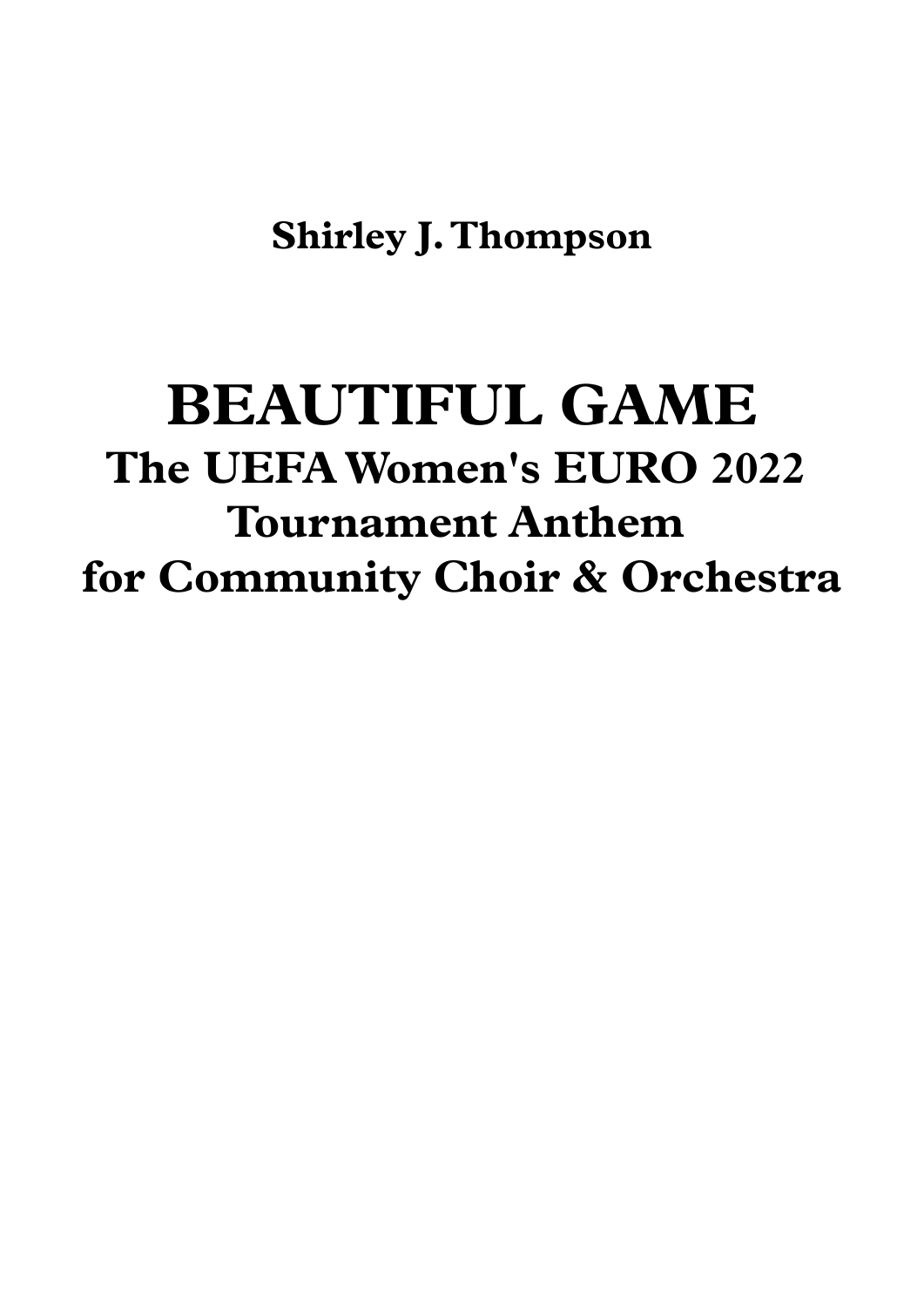## **BEAUTIFUL GAME UEFAWomen's EURO 2022 Tournament Anthem for for Community Choir & Orchestra**

*BEAUTIFUL GAME, the UEFAWomen's EURO 2022 Tournament Anthem,was commissioned to celebrate the women's European football championships hosted across ten host stadiums in England in July 2022: Southampton,Brighton & Hove, Hounslow, Brent, Milton Keynes, Sheffield,Rotherham, Manchester,Trafford, W igan & Leigh. Inspired by community submissions to a series of thematic prompts,words and ideas from each host community have been woven into the lyrics as part of the UEFAWomen's Euro 2022 Cultural Programme delivered by theRoyal Philharmonic Orchestra on behalf ofThe Football Association with public funding provided byArts Council England and tournament host cities.*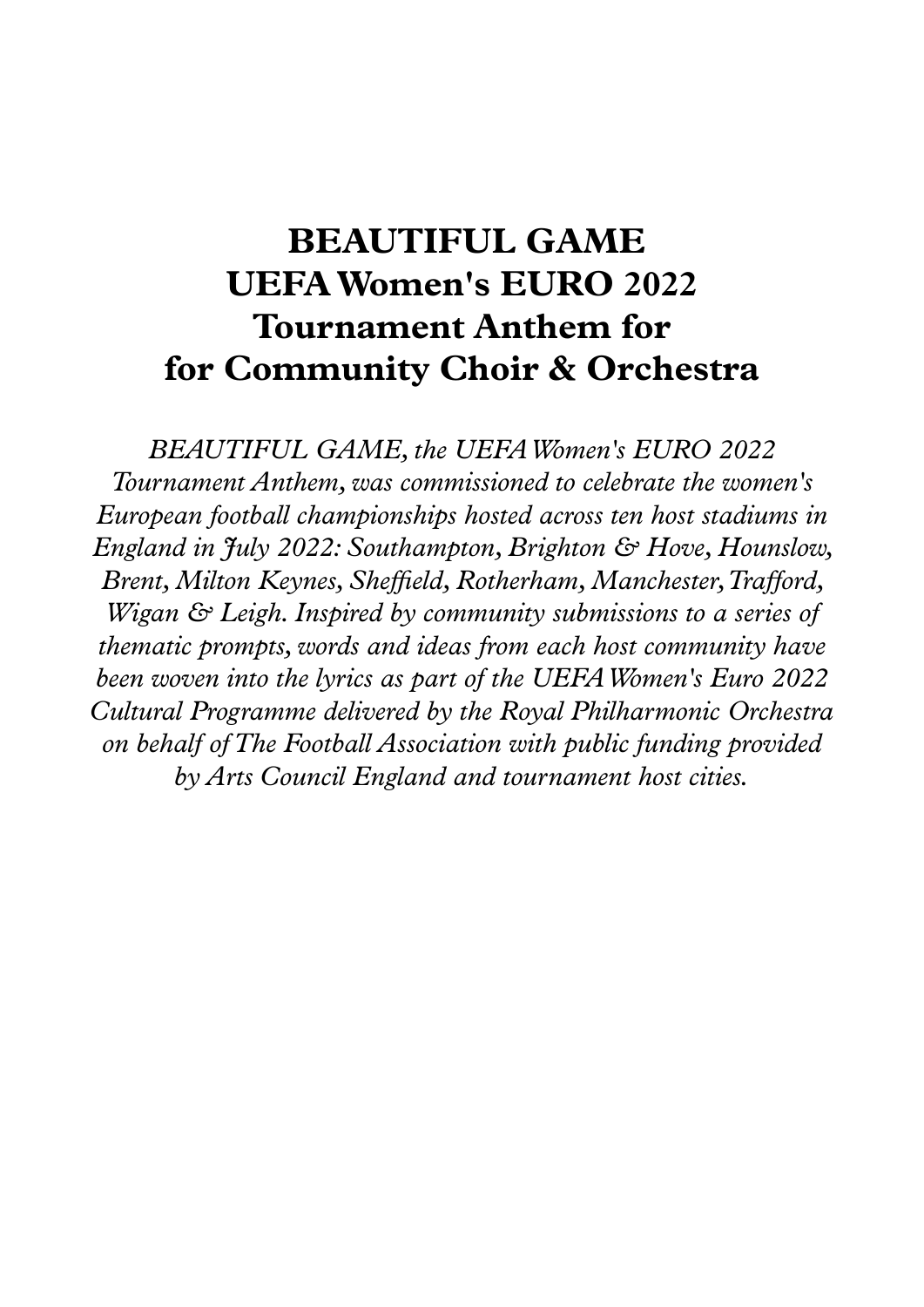## **BEAUTIFUL GAME The UEFAWomen's EURO 2022 Tournament Anthem for Community Choir & Orchestra**



Music Copyright April 2022: Shirley J. Thompson and Deuss Music managed by Albersen Verhuur b.v. in The Hague

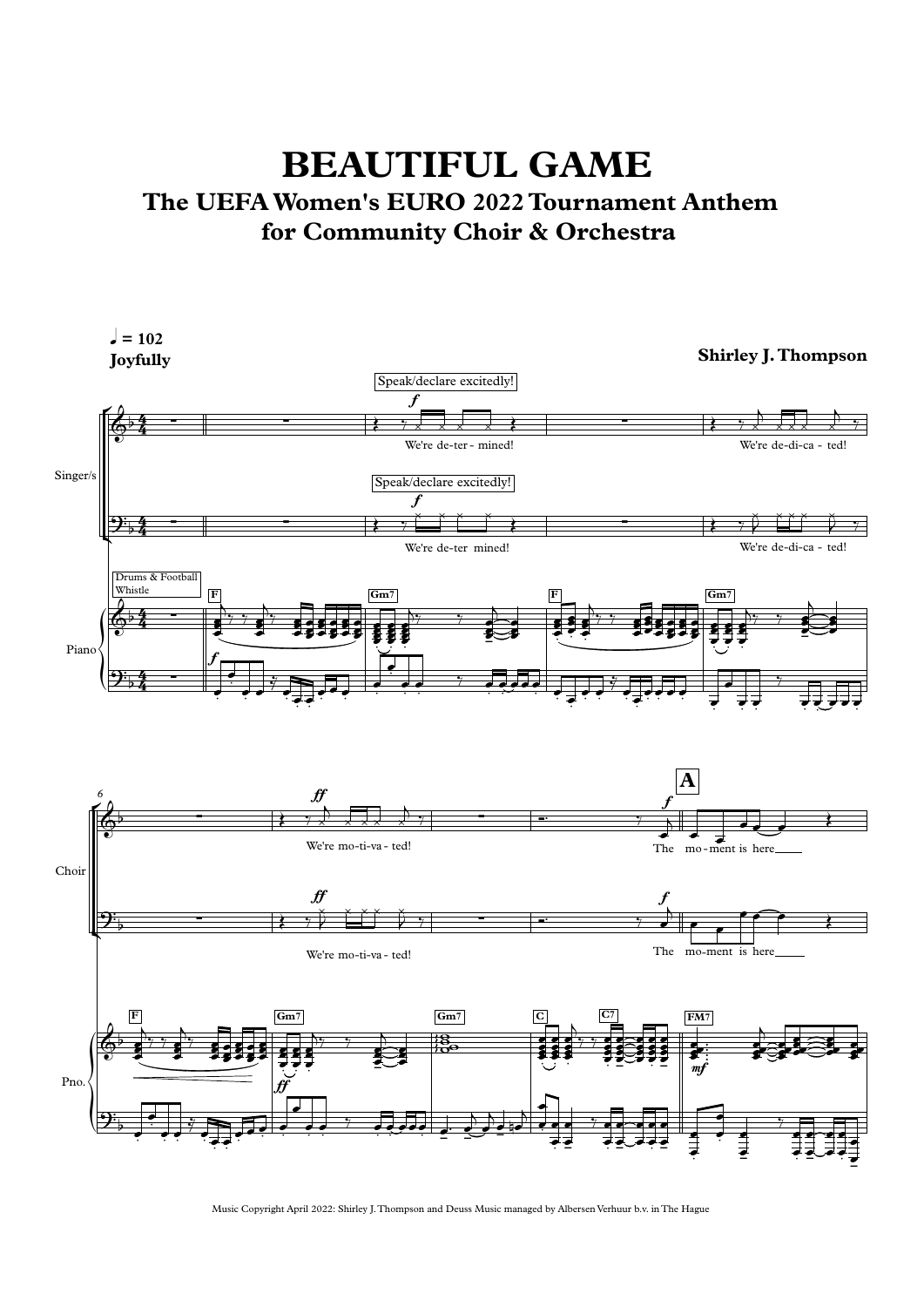





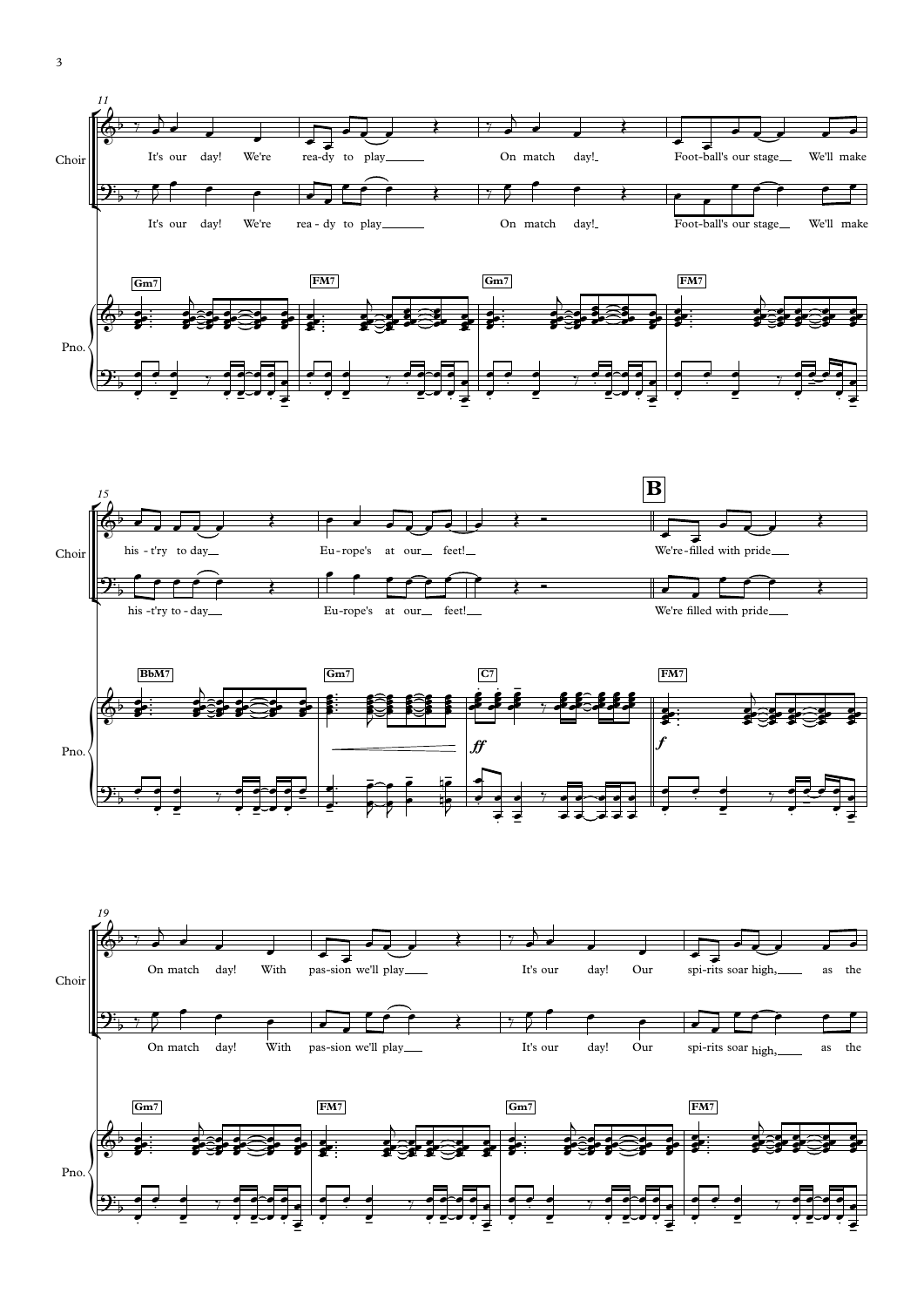Choir

We're de-ter - mined!







4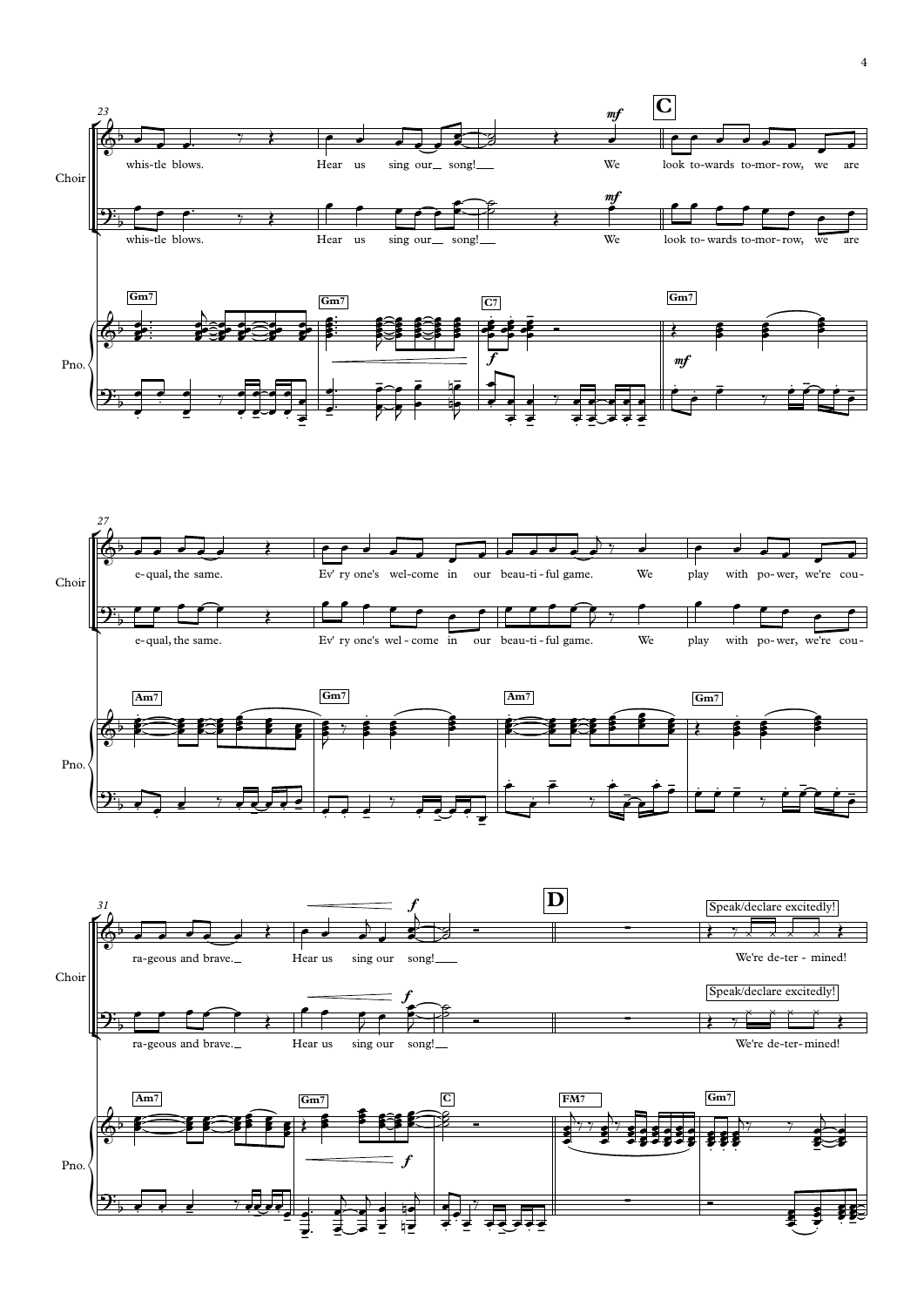

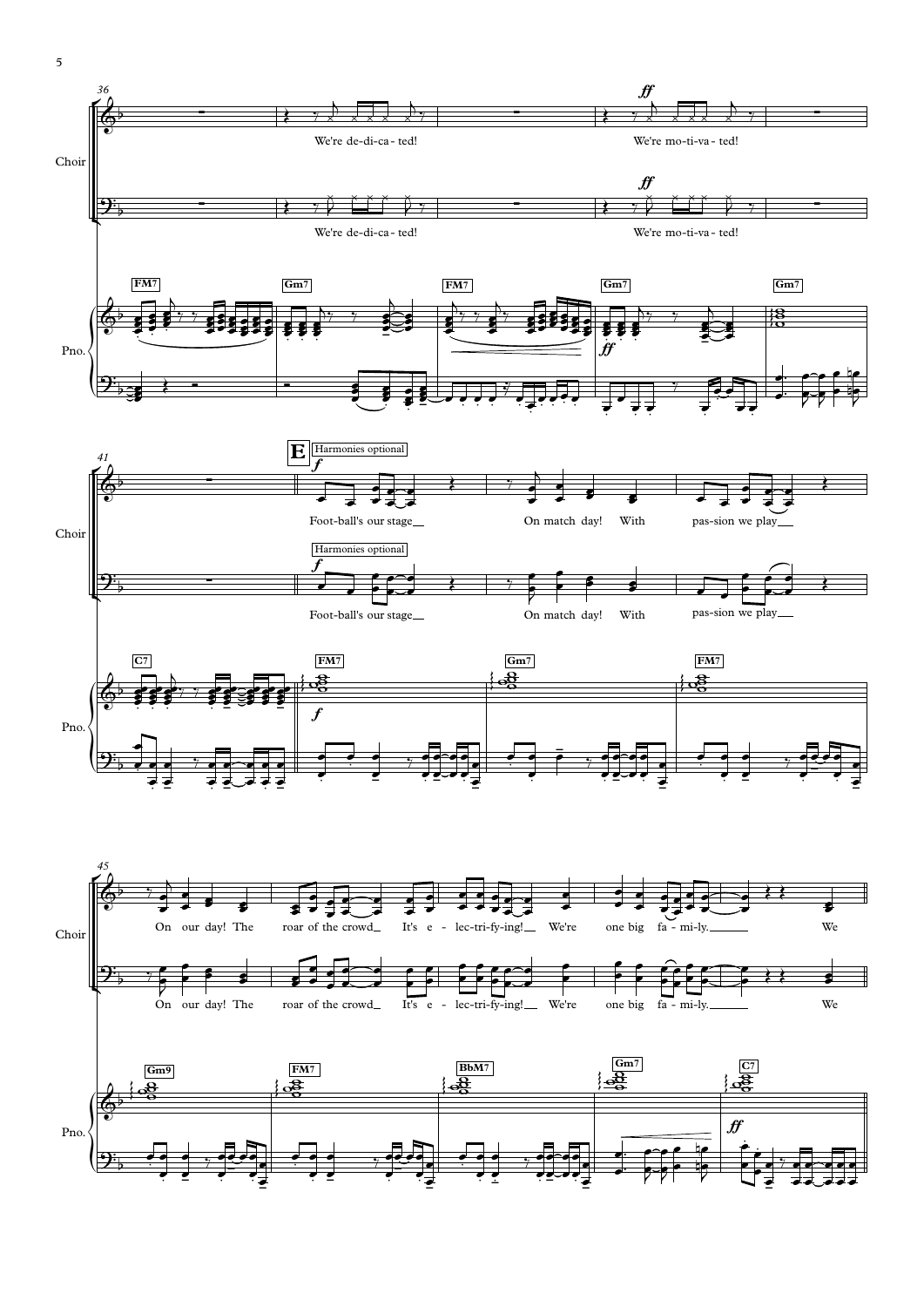